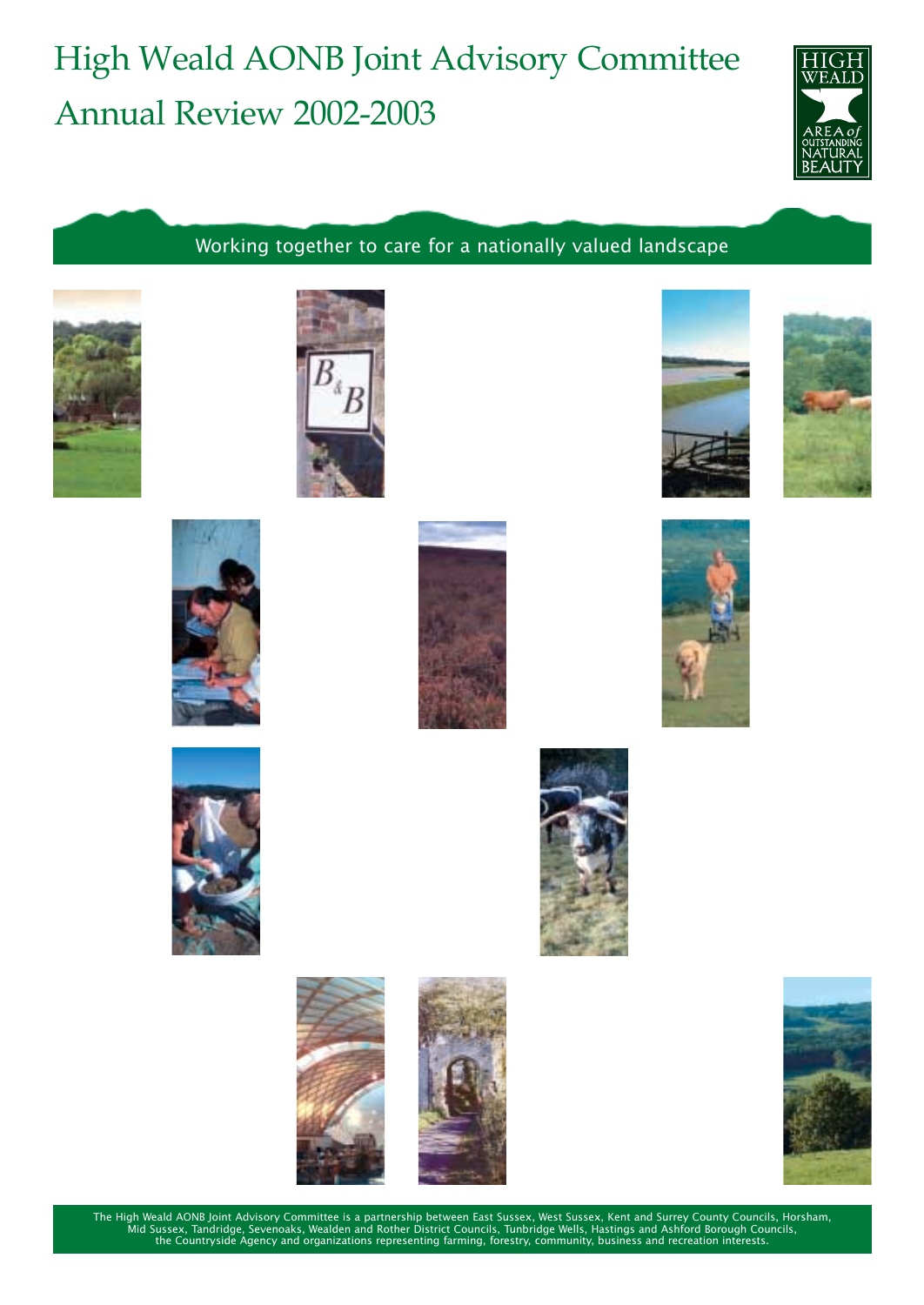# **The High Weald Area of Outstanding Natural Beauty**

### **A nationally valued landscape**



The High Weald Area of Outstanding Natural Beauty (AONB) is a historic countryside of rolling hills draped by small, irregular fields, abundant woods and hedges, scattered farmsteads and sunken lanes.

The High Weald covers parts of 4 counties – East Sussex, West Sussex, Kent and Surrey, in the rural heart of South East England. It is South East England's largest AONB and the seventh largest protected landscape in England and Wales, covering 563 square miles (1,457 sq km).

It was designated an Area of Outstanding Natural Beauty (AONB) by the Government in 1983 to conserve and enhance its natural beauty.

An estimated 121,000 people live in the AONB. At 0.8 people per hectare this makes the High Weald one of most densely populated protected landscapes.

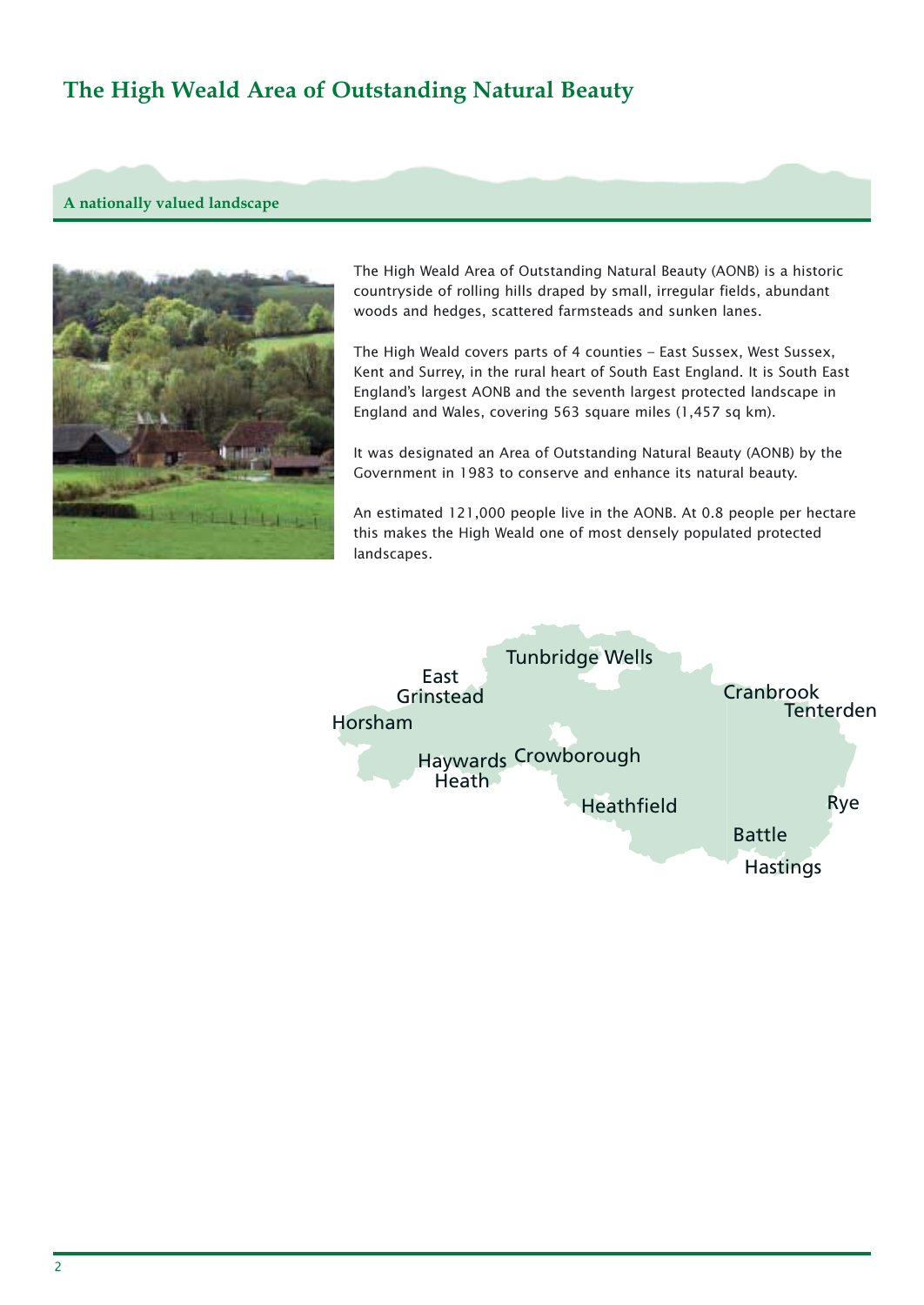# **Foreword**

### **A message from the Chairman**

It gives me great pleasure to once again reflect on the year's achievements and introduce the committee's annual review. The year has been busy, with three major projects engaging the Joint Advisory Committee (JAC); governance, the Management Plan and the new website.

On the governance front, two important steps were taken: at the July meeting JAC members signed up to a new Memorandum of Agreement, committing themselves in principal to financial support for the JAC and its dedicated Unit for the next 6 years, and at the November meeting, after much deliberation, the JAC made the decision that a Conservation Board would be the best governance option for the High Weald AONB. These are significant moves towards developing a structure that can promote support for, and delivery of, AONB Management Plan objectives. Though only the beginning of the process, the decisions provide clarity of purpose for the JAC, and will enable steps that develop new ways of working.

The other major occupation of the year has been an extensive programme of research and consultation to support the production of the draft AONB Management Plan 2004. This programme has been essential for developing clear, considered and supported AONB objectives for the statutory plan, which will set out local authority policy and guide the work of other public bodies. We are grateful to the enormous number of people who have already contributed their ideas and views through the website, public surveys and focus groups.

A major success of the year has been the provision of a wealth of information on the AONB through the area's new website. The site is a fantastic resource that I am sure will be appreciated by everyone who uses it.

Behind the scenes, partnership projects led by the Unit have continued to deliver action on the ground. The Weald Heathland Initiative in its second year is firmly established, with management on 15 of the 34 sites being supported by the Project officers, benefiting from Heritage Lottery Fund grants in 2002. The Weald Meadows Initiative continues to be a valued project, recognised by its existing and new funding partners who have offered to support its work for a further 3 years.

Lastly, the Unit has finally moved into its new office in the Woodland Enterprise Centre; the inspirational accommodation will provide a base from which I hope new ideas, partnerships and projects to benefit the High Weald AONB will continue to flow.

(itchen

Councillor Mrs Elizabeth Kitchen Chairman of the High Weald Joint Advisory Committee July 2003



Councillor Mrs Elizabeth Kitchen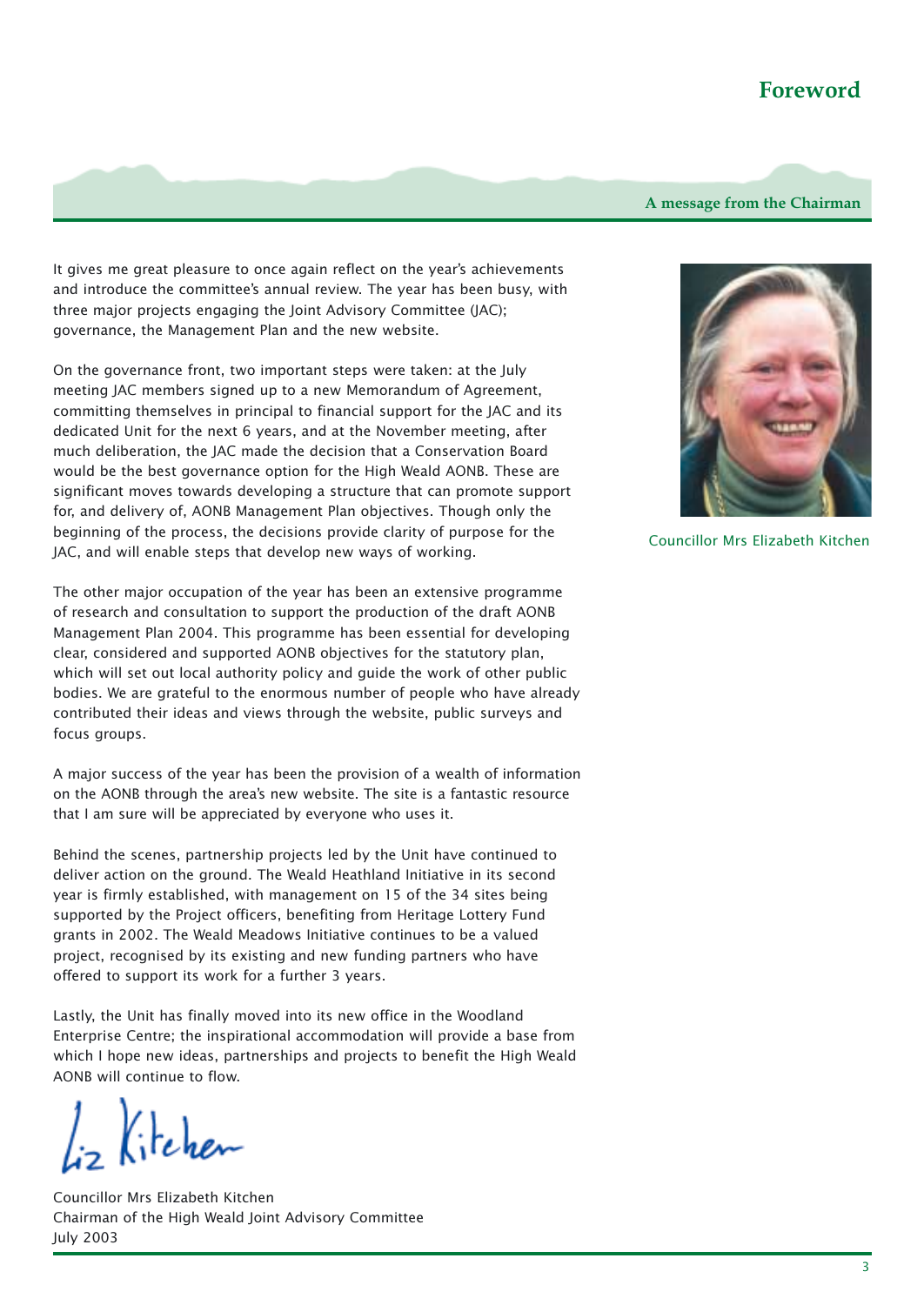# **Effective structures and partnerships**

#### **Locally, regionally and nationally**



JAC members signing the new High Weald Memorandum of Agreement

#### **DEFRA Department for**

vironme Food & Rural Affairs









### **Local Partnerships**

### **High Weald AONB Joint Advisory Committee (JAC)**

In recognition of the value of partnership working across the AONB, JAC members signed a new Memorandum of Agreement at the committee's July meeting. Under the agreement all partners committed, in principal, to financial support for the JAC and its dedicated Unit for the next 6 years, a significant increase on previous commitments of 3 years.

Progress towards developing the governance structure for the AONB continued, when, at its meeting in November, the JAC made a decision to move towards a Conservation Board, following further consultation with the local authorities concerned. The decision followed advice from consultants KPMG and Land Use Consultants.

### **High Weald AONB Forum**

The annual High Weald Forum meeting was held in April 2002. Attended by 34 Forum members the meeting focused on the Unit's projects; The Making of the High Weald, the Management Plan, the Weald Meadows Initiative and proposals for a new Governance structure.

#### **Land Management Services**

Advice to land management services has been provided where requested, in particular to the Kent High Weald Project and the Farming and Wildlife Advisory Group through their respective steering groups. Guidance on AONB objectives has also been given to land management services seeking grants for delivering AONB objectives from the Countryside Agency's Finest Landscapes programme.

## **Regional Partnerships**

Unit officers met quarterly with other members of the **South East AONB Officer's Group** to co-ordinate regional approaches to issues created by the Countryside and Rights of Way (CRoW) Act 2000.

A key success was the drawing up and signing of the **Joint Statement of Intent** by the region's 10 AONBs and key regional bodies; Department of Environment Food and Rural Affairs (DEFRA); Government Office of the South East (GOSE); South East England Development Agency (SEEDA), South East England Regional Assembly (SEERA) and the Countryside Agency.

The statement is an important step forward in achieving recognition by regional partners of the value of AONBs to the area and the role that AONB governance structures, and their supporting Units, can play in delivering actions that achieve sustainable management within the region.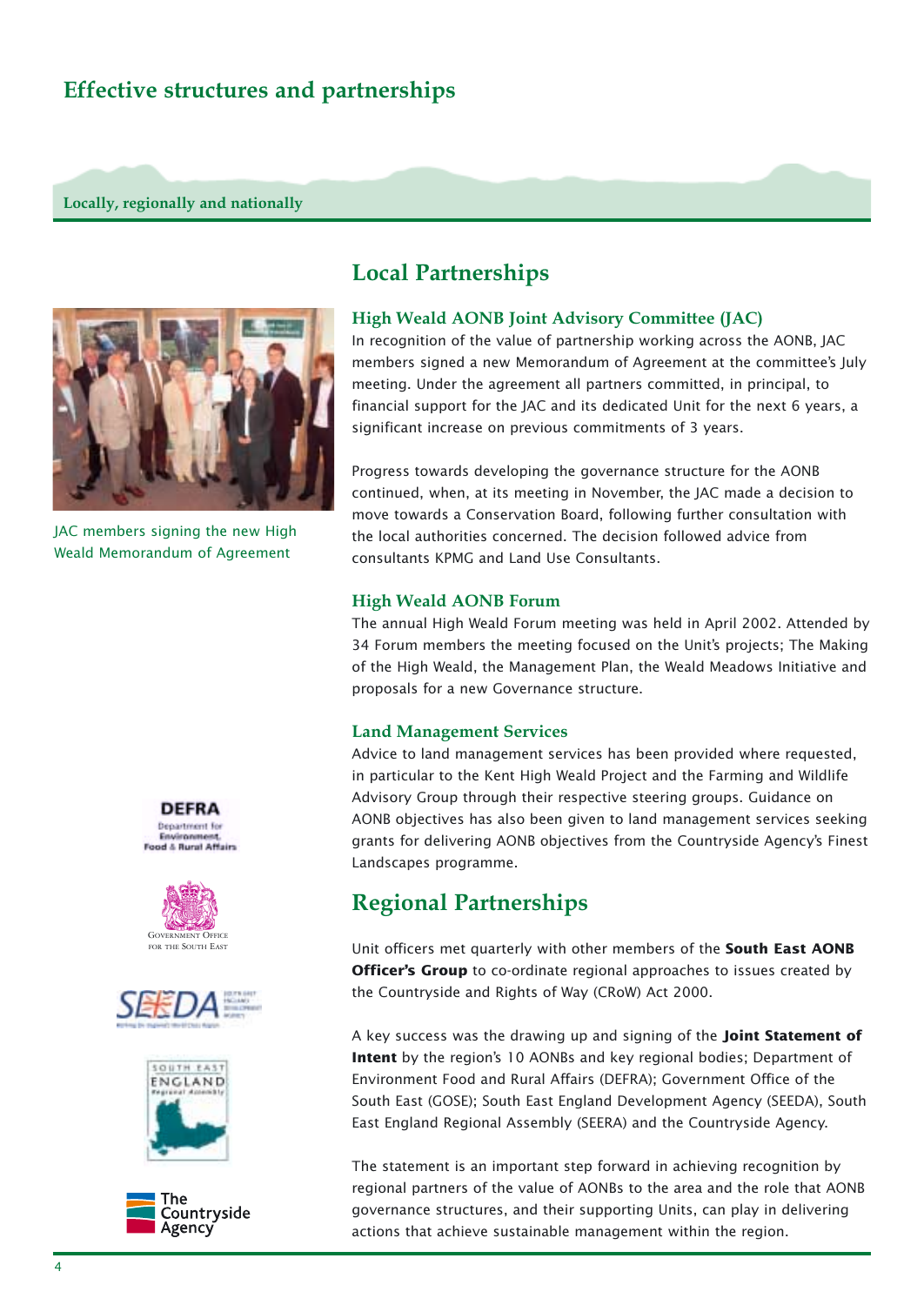# **Effective structures and partnerships**

#### **Locally, regionally and nationally**

Regional working has also led to the establishment of the **South East AONB Woodlands Programme**. The High Weald, Kent Downs, East Hampshire and Surrey Hills were successful in bidding for a South East AONB Woodlands Officer, 100% funded by the Forestry Commission and Countryside Agency. The project was stimulated by the National Accord between the AAONB and the Forestry Commission and seeks to demonstrate how joint working between AONBs and the Forestry Commission can develop and achieve AONB woodland objectives. The High Weald was successful in negotiating the secondment of an experienced woodland ecologist from English Nature to implement the project. Patrick McKernan, whose base is with the Unit, started work in February.

The Unit has continued as a member of the **South East Walks Partnership** which continues to establish and market the region, including the AONBs, as a walking destination.

## **National Partnerships**

Councillor Dr Angela Chapman has continued to represent the Joint Advisory Committee on the **Association of AONBs** (AAONB) executive committee, whose focus over the last year has been developing the structure of the Association to provide a stronger voice for AONBs.

The Association has continued to produce the bi-annual national AONB magazine *Outstanding* and held its 5th national annual conference attended by the Assistant AONB Officer and Consultation Officer. Technical seminars continue to be held at a national level and have provided an opportunity for information sharing amongst AONBs. The Unit's Rural Character Advisor led a training day on 'Landscape characterisation and history' in partnership with an independent consultant.

The AONB Unit continued to contribute to national activity by representing AONBs on the **National Branding Protected Landscapes Forum**, actively contributing to the Forum's development through participation in its supporting working group, and the **National AONB Management Plan Working Group**.



South East AONBs are working together to develop understanding of woodland



The Association for AONBs Cymdeithas Dros AoHNE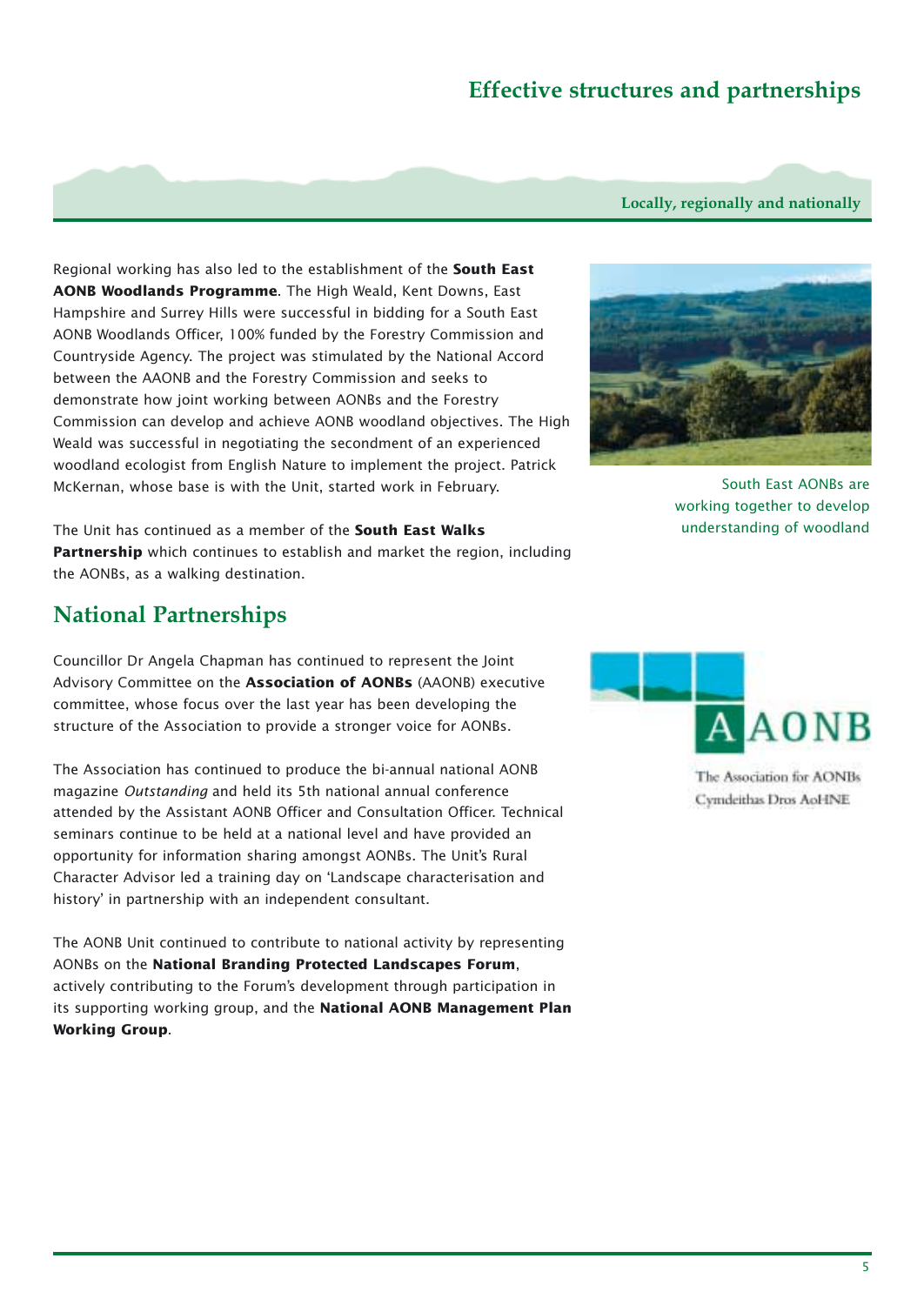# **High Weald management planning**

**Developing a 20 year strategy for the Area of Outstanding Natural Beauty**

Between 1990 and 2000 the area of registered agricultural land declined by 10%



Income from diversification keeps families on farms, preventing break-up of holdings and loss of agricultural land **An extensive programme of research and consultation to support the production of the draft AONB Management Plan 2004 was undertaken in 2002.**

# **Research**

In April 2002 **The Making of the High Weald** was published, the culmination of a two-year research programme to understand the origins of the High Weald landscape and define the fundamental building blocks that form its character. The paper takes a long historical view back to the last Ice Age and explains the main processes that have created the High Weald. As a result, it identifies the defining character of the AONB and underpins the High Weald AONB Management Plan 2004. The Making of the High Weald is primarily an electronic publication, since this allows updating with the latest research: it is available via the new website.

A number of external research contracts were placed during 2002-2003. A report on **Agriculture in the High Weald** (*Land Use Consultants, Jan 2003*) was produced using data from the June Agricultural Census and other sources to describe the contribution of farming to the AONB's landscape, economy and community. The report highlighted how the area is experiencing a greater rate of change than the rest of the SE Region. Between 1990 and 2000, the area of registered agricultural declined by 10%, and the number of holdings fell by 1%. The number of grazing animals fell, most dramatically in the dairy sector, and stocking densities (already lower than the rest of the region) declined. Average farm size declined (to 40 ha) and the reliance on family labour is increasing. Yet agriculture retains its central role in land management and is a significant feature of the area's economy: in 2002 the estimated gross farmgate output of the main farming sectors was £44.1 million, of which £7.2 million was from CAP receipts. Over half of the estimated £37.3 million spent by the AONB's farmers was recycled in the local economy.

This was supplemented by a study of the **Impact of Farm Diversification on Land Management in the High Weald AONB** (*Land Use Consultants, June 2002*), which explored whether there is any direct or indirect linkage between diversification on farms in the High Weald and the management of key habitats and the character of the area. The report drew on interviews with a sample of High Weald farms involved in different types of diversification. It concludes that the increased income keeps families on farms, preventing break-up of holdings and loss of agricultural land; and income from diversification is spent on land management across the holding. However, there is little evidence as to how focused this land management is, and though advice is widely taken, it is rarely used. The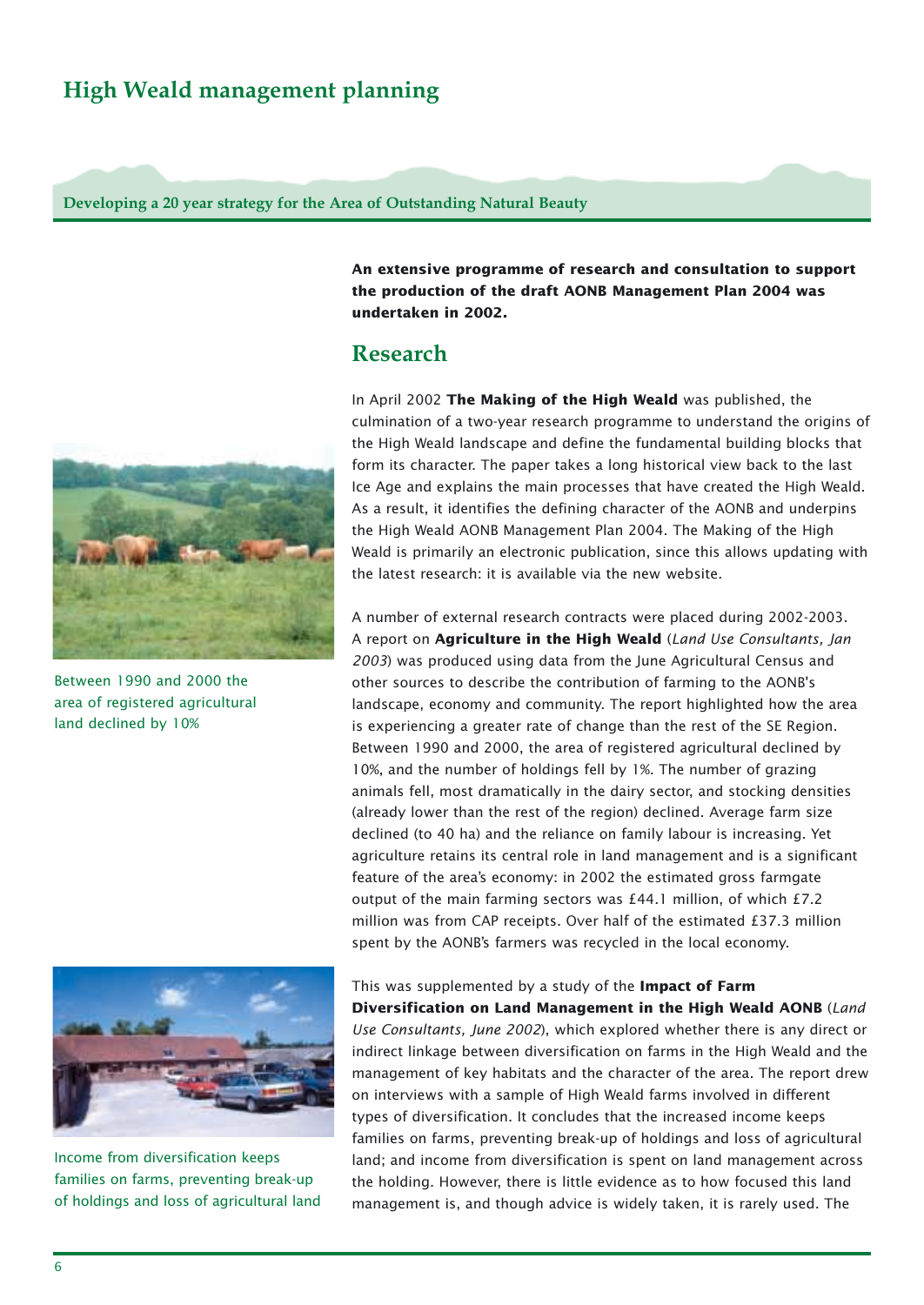# **High Weald management planning**

### **Developing a 20 year strategy for the Area of Outstanding Natural Beauty**

report suggests that there is scope to better inform and co-ordinate advice, to deliver specific High Weald land management objectives, and that where possible (e.g. at the point of a planning application) the undertaking of Whole Farm Plans is encouraged.

In recognition of the role of the river systems in forming the AONB's character the **High Weald AONB Integrated Catchment Management & River Restoration Study** (*Land Use Consultants and The River Restoration Centre, January 2003*) was commissioned to develop understanding of how the rivers in the AONB might best be managed in the future to sustain and enhance their natural characteristics. The study looked at the relationship between management to control flooding and management to enhance natural riverine ecology and provide opportunity for sustainable catchment land management. The study provided the basis for two of the three objectives for the section on geology landform, water systems, and climate in the consultation draft of the High Weald AONB Management Plan 2004.

Utilizing emerging objectives from the AONB Management Plan 2004 a **High Weald AONB Proposal for a Pilot Rural Revival Programme** (*May 2002*) was developed to provide an indication of how the rural economy could be revived based on the objective-led approach. As well as defining how co-ordinated and AONB-aware advisers could play a key role in delivering such a programme, this report has played a key role in identifying the need for the High Weald AONB Management Plan 2004 to adopt an objective-led approach.

A report on **Tourism Supply in the South East** (*South East Sustainable Tourism Project, March 2003*) provided information on tourist facilities and establishments in the High Weald. It concluded that there are over 680 tourism businesses within the High Weald, the largest number within an AONB in the region. Business confidence was high; 96% expected business to be the same of better in 2003 and 26% knew they operated in the High Weald AONB. The 520 accommodation providers have an annual occupancy figure of 57% and approximately 45% are in national grading schemes.



There is significant potential in the High Weald for river restoration



Occupancy of accommodation establishments in the High Weald is around 50%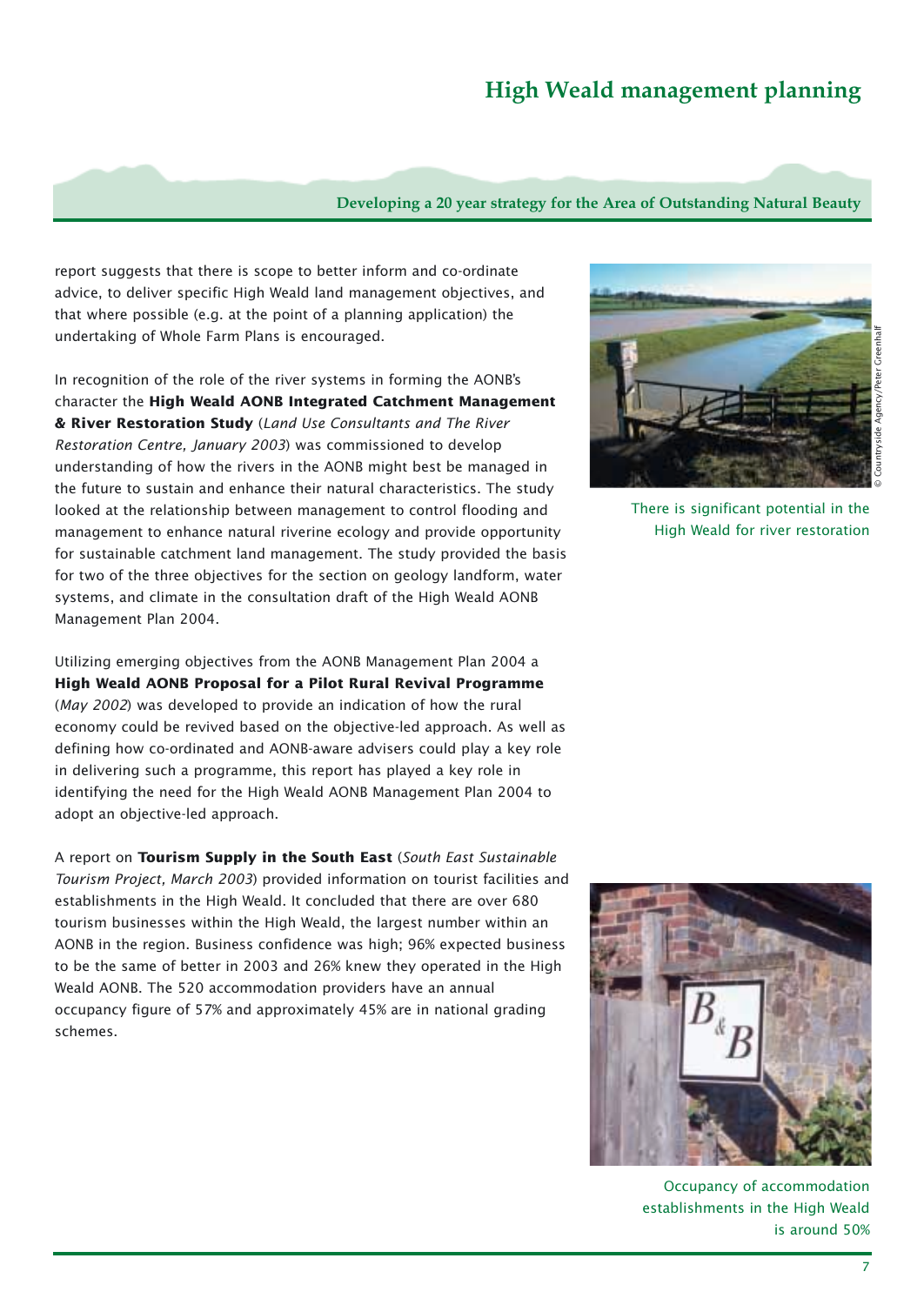# **High Weald management planning**

**Developing a 20 year strategy for the Area of Outstanding Natural Beauty**



Over 80% of residents walk in the High Weald countryside

### **Consultation**

Public consultation on the issues that should be addressed by the High Weald AONB Management Plan 2004 has been extensive and diverse. Key components have been the **High Weald** *Anvil 2002* **Public Survey**; a 2 page questionnaire in the area's free newspaper. 444 self-completed questionnaires provided information on respondents' use of the area for recreation, the features of the area they are most aware of and most value, and the actions that they take/would consider taking to help care for the area.

**The High Weald Public Survey** built on the earlier High Weald Anvil survey and was undertaken in September 2002 using face-to-face street survey techniques. The survey was targeted specifically at residents and was designed to achieve a truly representative random sample: 722 residents were interviewed allowing statistical conclusions to be drawn from the data with 95% confidence ±9%. The survey sought information on residents' use of the area for recreation, their understanding of its landscape and its products and the issues affecting the area which most concern them.

**Focus groups and specialist questionnaires** were used to ensure that the voices of key but small groups were heard. The groups included farmers and local producers (27), ecologists (37), tourism specialists (UK and overseas 6), visitor service representatives (15), representatives of organizations involved in promoting understanding and enjoyment of the AONB (14), local authority planners (15) and parish councils (16). Questionnaires were returned from local producers (27), hedgelayers and woodland workers (3) and parish councils (45).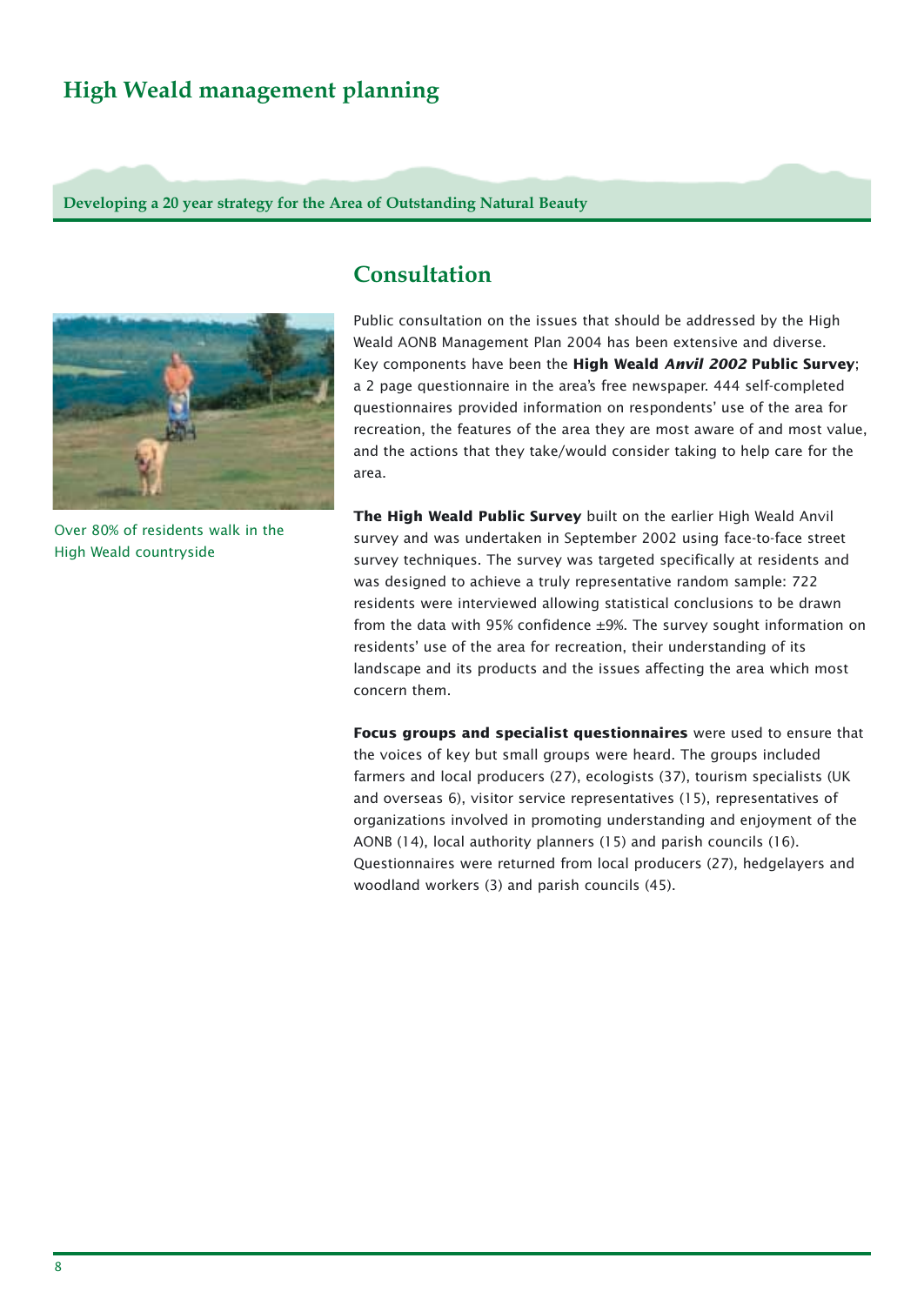# **Communications**

#### **Furthering awareness and understanding**

**The High Weald AONB awareness campaign continued to be unfolded across the AONB by the Unit and its Initiatives during 2002, supported by a number of communication projects.**

### **New website**

A new database driven website, to replace the very basic AONB website created in 1999, was published in November 2002. A linocut reflecting the AONB's character and people living and working in the landscape, was commissioned from a local artist and used as the basis for creating the look and feel of the site.

A primary objective of the new site was to develop a section to support the Management Plan consultation process. Early drafts of the Management Plan were therefore made widely available through the High Weald AONB website with on-line surveys and comment boxes allowing early feedback on policy and issues at the drafting stage. Comments posted to the site were also made viewable on-line. The opportunity for involvement was promoted by emailing over 200 e-alerts to individuals with known technical interest and expertise in management of the AONB, informing them of new additions to the Management Plan text.

A researcher was commissioned to write pages in the Conserving section of the site on Woodland archaeology, an area in which advisor and landowner understanding is very poor, and to provide guidance on historical research into land use in the High Weald, an area of considerable interest to the public.

# **High Weald Anvil 2002**

Public feedback on the High Weald Anvil 2001 indicated that it was as popular as the 2000 edition and in May 2002 the Unit published a third edition. Content included articles promoting understanding of the iron industry, the value of local products and farmers markets, hedgerow management, sky glow issues and how the landscape inspires local artists, as well as pages dedicated to encouraging exploration of the area; events and walking and cycling routes. For the first time a 'News in Brief' section was included. The edition was used to raise awareness of the Management Plan and its production and included a 2-page questionnaire that sought residents' views on what they valued about the area and their views on its management.

Given its role in raising awareness of the AONB Management Plan, distribution was extended to all households in the AONB, with 80,000



Home page of AONB website

### **The site has eight sections –**

- **Why it is outstanding** landscape origins, wildlife, facts and figures **High Weald community** – a list of all AONB parishes with links to relevant local websites
- **Visitor information** searchable databases of attractions, events, walks and cycle rides
- **Local products** High Weald products, producer profiles and searchable database of local producers and products
- **What is an AONB** AONB designation, the boundary and planning
- **About us** JAC, Forum and Unit including all JAC agendas, reports and minutes
- **The High Weald's future** the draft Management Plan 2004 and all High Weald reports
- **Conserving** Rural grants, advice, land management guidance and projects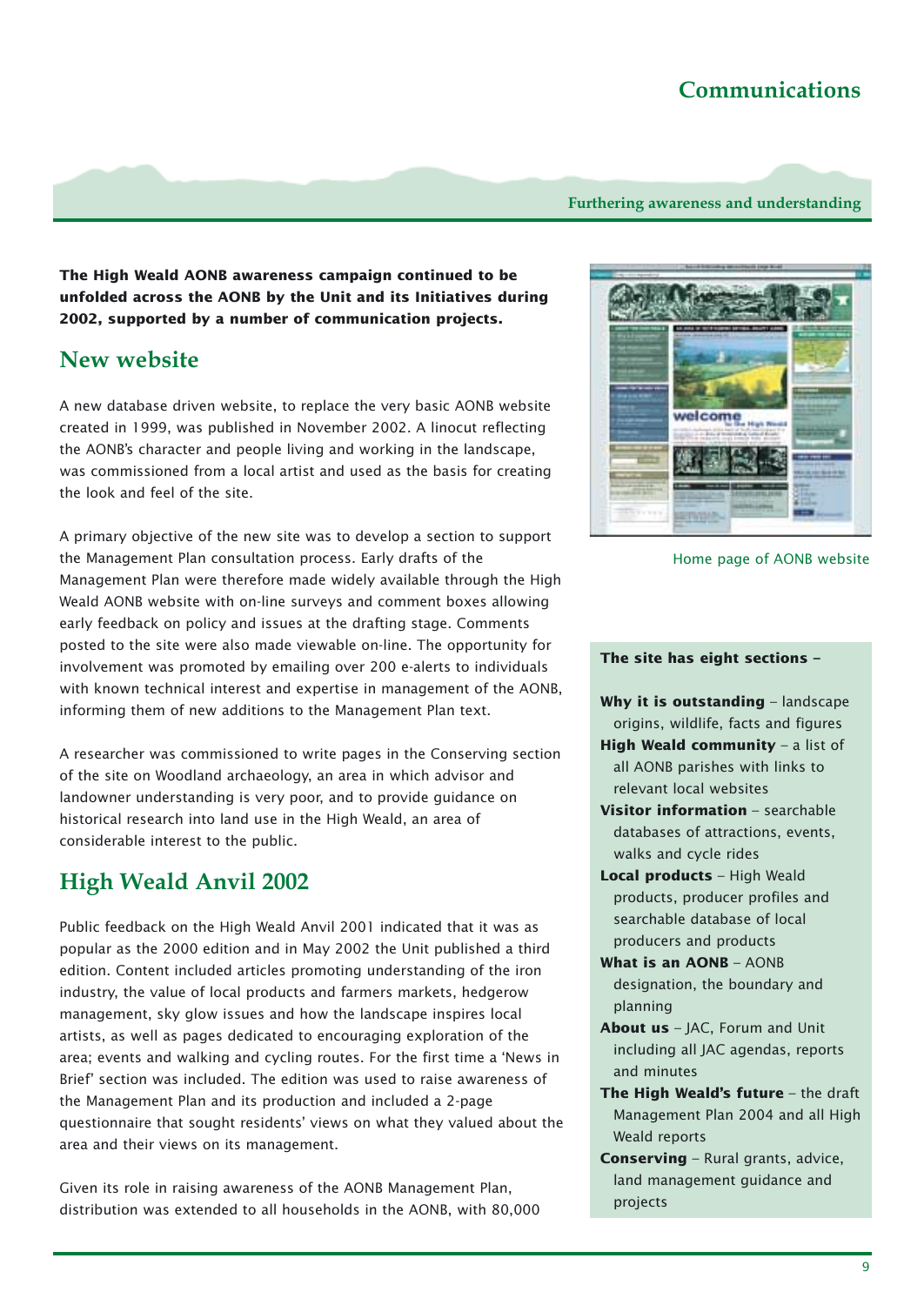# **Communications**

### **Furthering awareness and understanding**



Pannage



Grazing Aurochs







copies distributed through door-to-door delivery via Royal Mail and newspaper distribution services. A further 10,000 were distributed via the Unit at events and the remainder were handed out by visitor attractions and tourist information centres.

### **Events**

The Unit attended East Sussex County Council's Wood Fair with the South East AONBs local products boards (produced by the Unit in 2001) display of timber furniture, trugs and baskets, apples, juice and wine and freshly picked hops. The display raised the profile of the AONB and provided an opportunity to discuss land management issues with High Weald residents and land managers, particularly local producers. In the latter part of the year the local products boards were on display at Wealden District Council and were also used by the Sussex Downs Conservation Boards at the South of England Show and the Kent Downs for a local products event.

# **Media activity**

Three media releases were sent out in 2002, focusing on the Anvil 2001, signing of the Memorandum of Agreement at the July JAC and the introduction of grazing to Cinderhill Wood, one of the Weald Heathland Initiative sites. A September media familiarization trip, to promote the South East Walks Partnership, focused on the High Weald's character components around Burwash. It was attended by Sussex Life and Southern Counties radio. Interviews with the Unit's Information and Interpretation Officer and the East Sussex County County Archaeologist were aired on Southern Counties Sunday morning programme.

# **Artwork**

To support the Unit's communication work, two watercolour images of the High Weald landscape were commissioned from Claire Jenkins and five graphic images to highlight AONB issues were commissioned from Jake Murray.



Images commissioned to represent issues relating to climate change, development, routeways, recreation and local products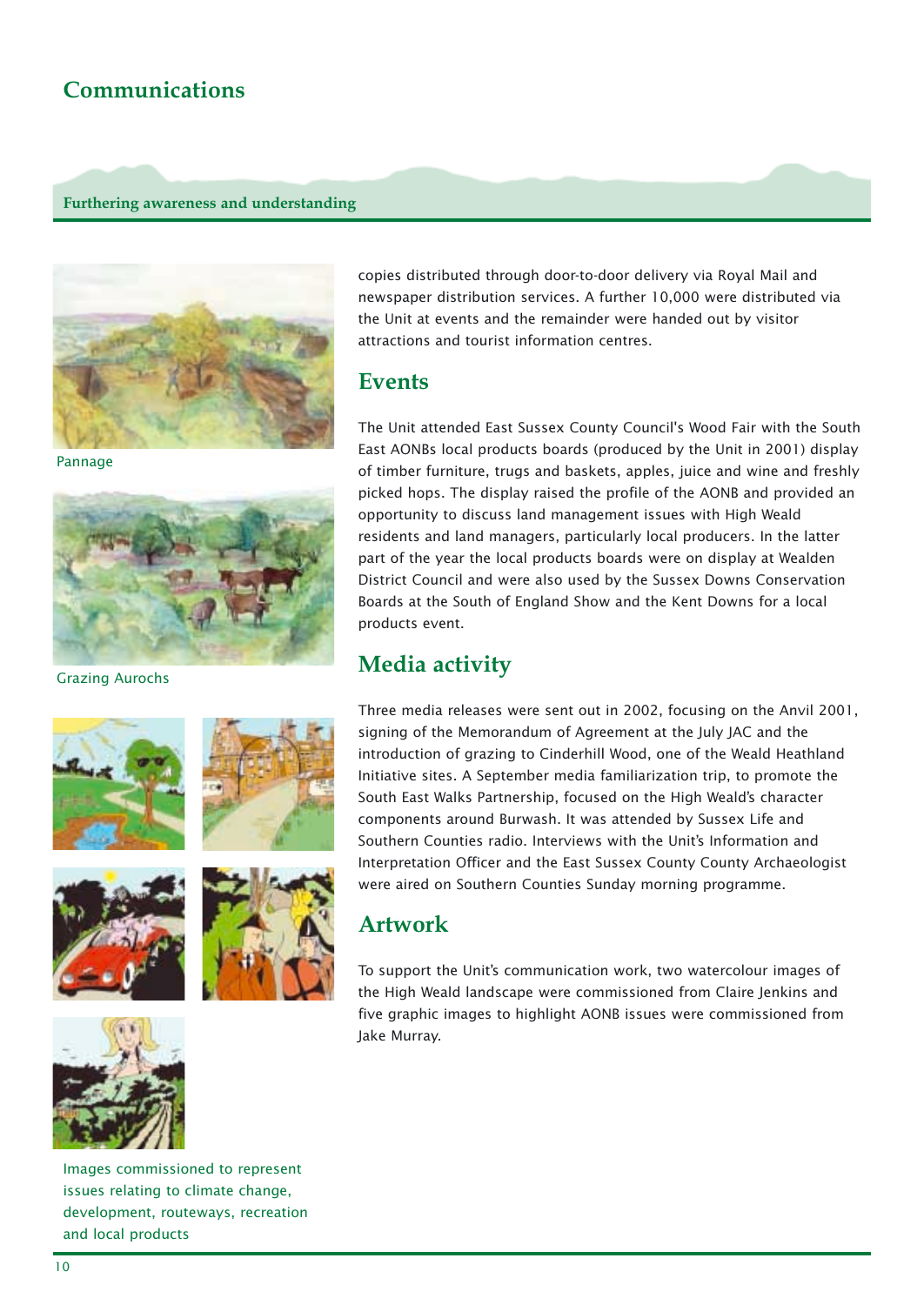## **South East AONB Sustainable Tourism Project – High Weald AONB**

**Tristan Lavender, formerly of SEETB, took up the position of SE AONB Sustainable Tourism Officer for the High Weald and Kent Downs AONBs in May 2002. Over the year contact with key organisations, locally and regionally, was established, advice to local businesses on sustainable and rural tourism matters provided and two pilot projects, which aim to mitigate the impact of visitors on the environment and maximise their value to businesses and community services, were defined and set up.**

### **High Weald 'Green Visitor' Project – Winchelsea & Rye Bay area**

This project was set up in recognition of the potential for the historic town Winchelsea and surrounding countryside to attract 'green' visitors. Facilitated by the Project Officer, an action group of representatives from the community, parish council, Town Corporation and local businesses, together with National Trust and Countryside Project Officers, developed and agreed an ambitious plan of activities targeted at visitors and integrating a number of elements of a 'sustainable' or 'green tourism' approach. Work by the group on the plan began in September with achievements listed opposite.

Planning for delivery of a number of projects in 2003 was undertaken including: mapping and assessment of walking routes around the parish prior to upgrading and promotion; development of Winchelsea's first ever Food Fair; the first High Weald local produce training course; business, resident and visitor consultation; development of indicators to measure project social, economic and environmental sustainability and a local town map.

### **High Weald 'Pathfinder'**

The Project Officer secured £20,000 from the English Tourism Council to develop an AONB demonstration project as part of the national 'Englandnet' project to join up tourism information via the internet. The High Weald 'Pathfinder' project aims to improve access to information on what to see and do across the whole of the AONB, which people cannot currently access from one source. It will offer a complete visitor countryside experience, by combining information and data on all aspects of the High Weald's countryside with tourism data on accommodation, tourist attractions and pubs, teashops and restaurants. It will raise the profile of businesses adopting 'green' practices and ways in which visitors can contribute to the areas care. Unfortunately, delays to the project nationally held back work on the project in 2002.



New Gate, Winchelsea

### **Achievements**

- completed audit and SWOT analysis of countryside and tourism product
- 15 computers for the proposed information and community use centre above 'The Little Shop'
- funding attracted from Leader+ and SEEDA cluster fund with applications pending from East Sussex County Council and INTERREG
- compilation of business losses in the parish and surrounding area
- completion of a project marketing strategy
- community representative attending East Sussex Local Access Forum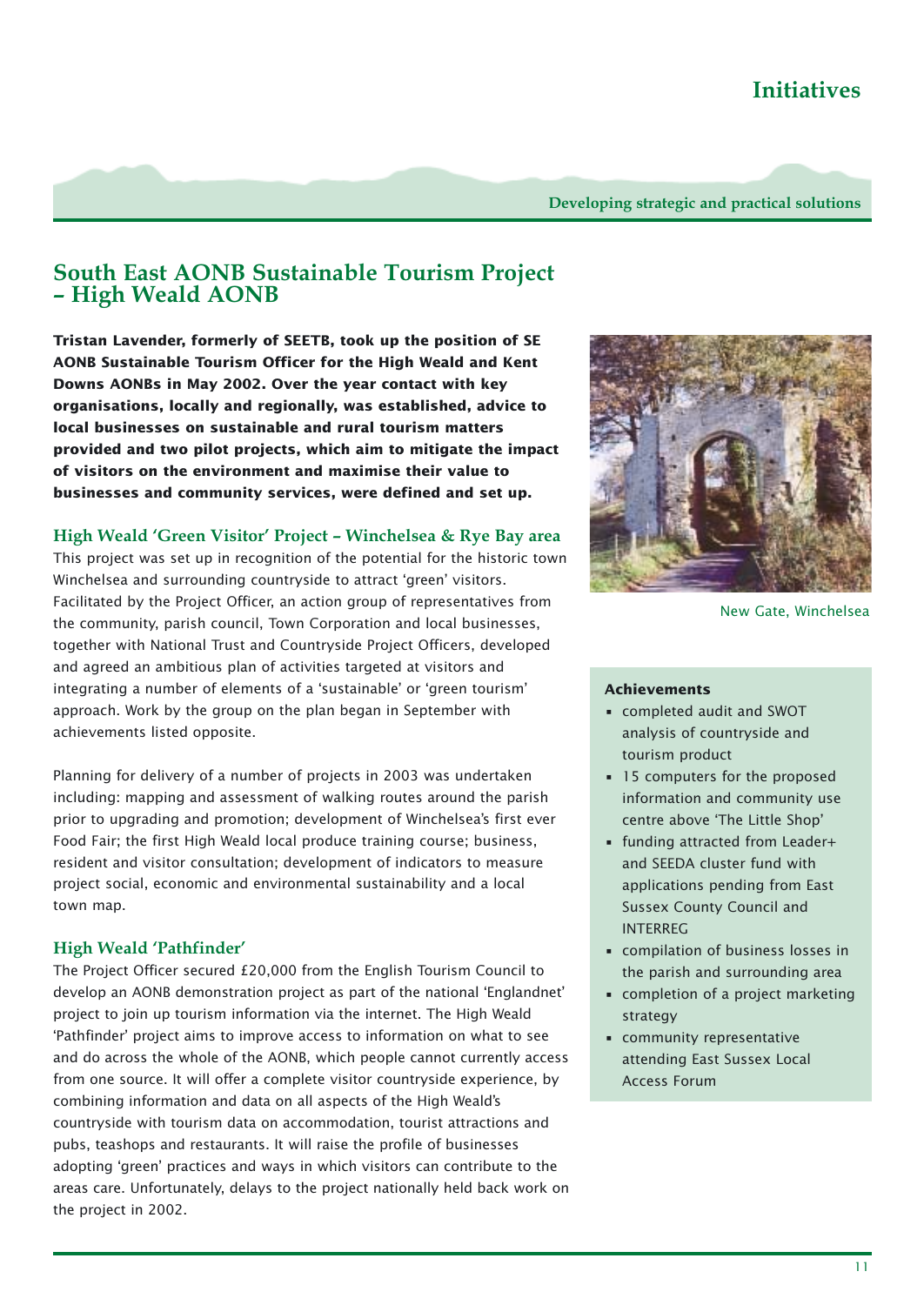# **Weald Grazing Project**

The Weald Grazing Project was developed by the Weald Meadows Initiative and Weald Heathland Initiative in 2002. As a first stage it aims to facilitate grazing for nature conservation by matching nature conservation sites with suitable livestock, overcoming the constraints that prevent sites from being grazed and providing training in conservation grazing for graziers and landowners.

As a starting point, a Conservation Grazing Survey was undertaken to develop understanding of the scale of the conservation grazing problem and identify the interest from grazers in conservation grazing. Six hundred grazing questionnaires were posted out through the High Weald Unit AONB (HWU), Kent High Weald Project (KHWP), Farming and Wildlife Advisory Service (FWAG), Kent Wildlife Trust (KWT) Site of Nature Conservation Interest (SNCI) owners, Kent Small holders Association members, the Countryside Agency (to farmers having undertaken an Integrated Farm Assessments) and farmers listed on the DEFRA database with a TN17 postcode.

47 questionnaires, 33 by landowners and 14 by potential graziers had been returned by March 2003. Of the sites requiring conservation grazing, only 27% were being grazed on a regular basis, the remaining 73% were only being grazed occasionally or not at all. The main obstacle to grazing was lack of livestock with sub-standard fencing and lack of water supply also a constraint. There was almost a 50/50 split between landowners who would be prepared to pay for a conservation service and those who would expect payment for letting their land for grazing. No graziers interested in conservation grazing were prepared to travel over 20 miles. When plotted on a map all sites in need of grazing could theoretically be covered by interested graziers. When asked about meat sales most graziers indicated that they currently had no problems selling their meat, 37% of them selling directly to consumers through the farm gate.

## **Land Management Initiative**

Developing integrated rural support for a lowland pasture landscape

The remaining work programme of the High Weald Land Management Initiative has included the evaluation of its Integrated Farm Appraisal (IFA) approach through a contract let by the Countryside Agency. The effectiveness of this programme was investigated using the 43 IFA's undertaken between 2001-2002. The evaluation report includes findings showing that there has been progress made on 81% of the IFA's, with 34% of suggested actions either completed or in progress, and a futher 30% that are intended or being considered. The final tranche of IFA's have now also been completed.



Longhorn cattle are valuable conservation graziers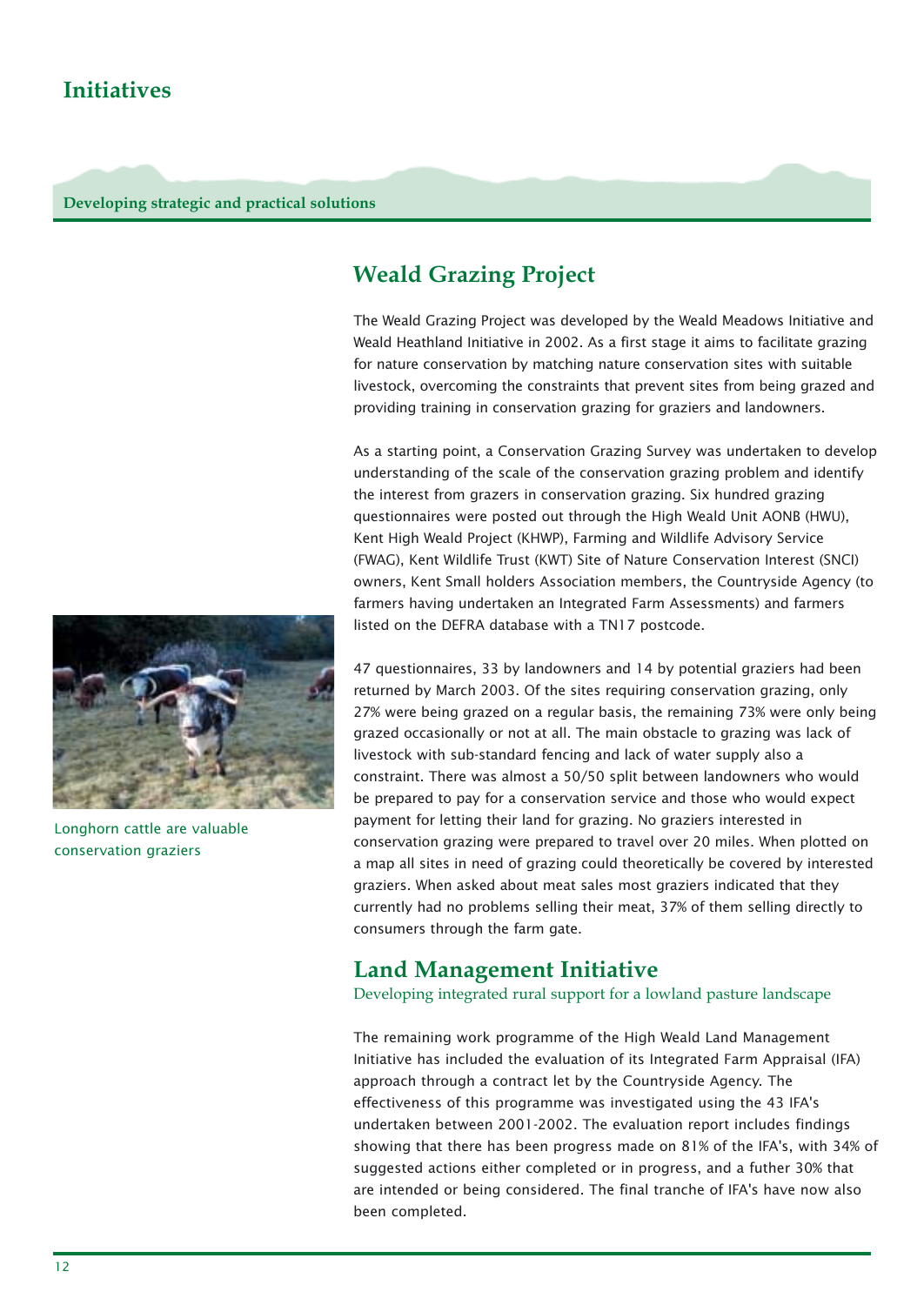# **Weald Meadows Initiative**

Action for valued grasslands, for now and for the future

**The project continued to deliver practical support to landowners during 2002, despite a significant amount of time spent developing, submitting and chasing funding bids to secure a financial package that would allow the project to continue and develop for a further 3 years.** 

### **Management advice and support**

During 2002 34 site visits were carried out to provide management, creation and enhancement advice, undertake grassland surveys, produce grassland management plans or applications for the Countryside Stewardship Scheme or for assessment for proposed designation. This was in addition to the 50 sites visited with a view to harvesting.

In addition to site visits, telephone advice and written information was supplied to a further 54 landowners interested in protecting and maintaining wildflower sites (5 SNCIs), 30 landowners interested in grassland enhancement and 40 interested in expanding & creating grassland.

Financial support was secured for 1 landowner; 1 restoration grant for interim management on a site prior to acceptance into the Countryside Stewardship Scheme and 4 other landowners were assisted with their Countryside Stewardship Scheme applications.

Demand for information on wildflower seed sources, contractors and advice on wildflower grasslands creation continued to be high with information supplied to a number of organisations and consultants including; English Nature, The Environment Agency, Local & County Councils, RSPB, FWAG, DEFRA, English Heritage, Landscape Designers, District Planners and 11 landowners.

### **Weald Native Origin Seed harvesting**

The WMI harvested 400kg of mixed and single species Weald Native Origin Seed (WNOS) in the summer and autumn of 2002. All the harvesting went well, with 21 machinery operations carried out on 16 species-rich grassland sites, giving a total income to these meadow owners of £4000. Between September 02 and March 03, 39 landowners sowed 275kg of WNOS on 56ha. Analysis of the Weald Grassland Database indicates that over the life of WMI 298 sites have now applied 1478kg of Weald Native Origin Seed.



Land Management advisors receiving training at the new education centre at St Dunstans Farm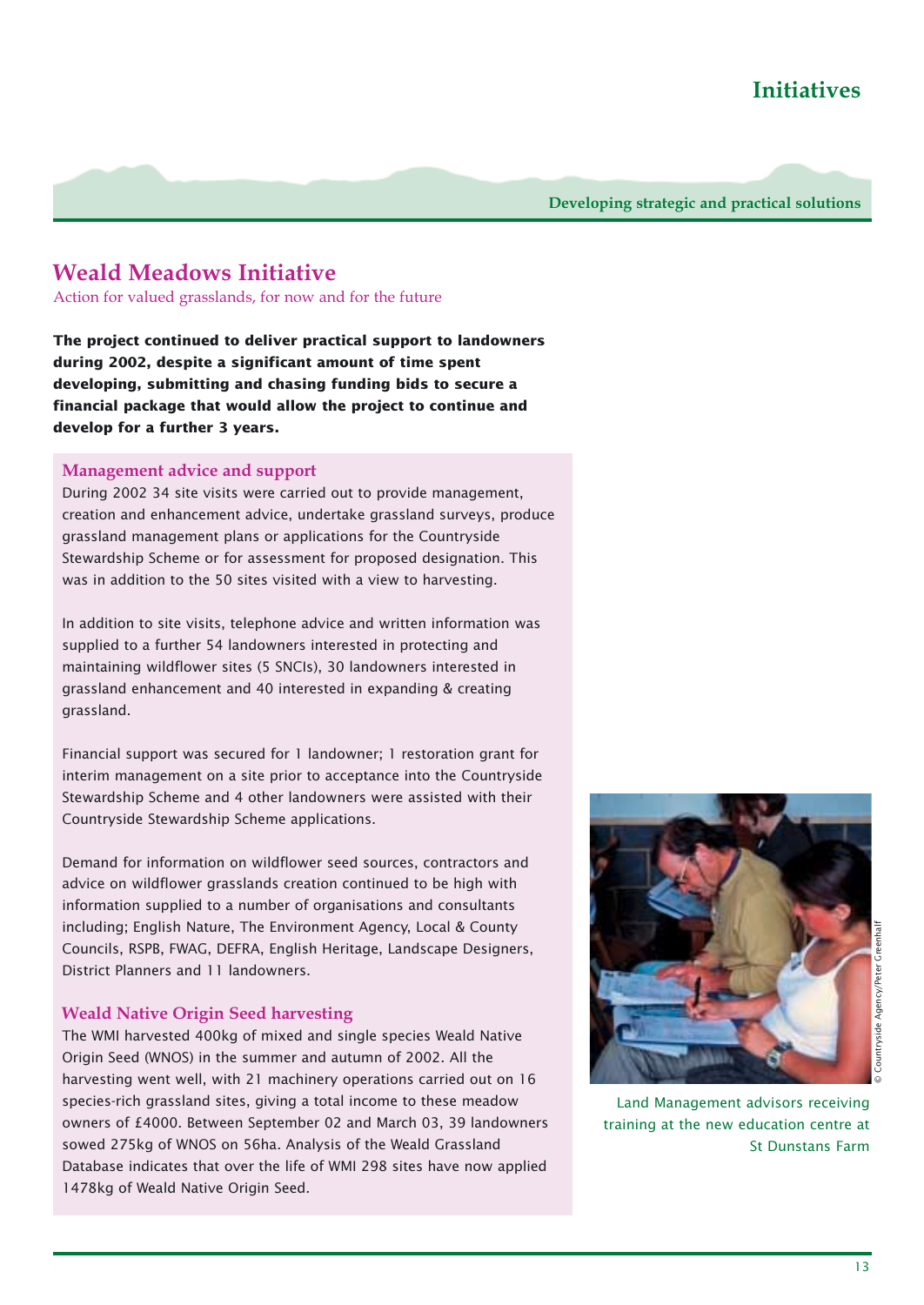# **Initiatives**

### **Developing strategic and practical solutions**



400kg of mixed and single species Weald Native Origin Seed (WNOS) was harvested in 2002

### **Publicity and training**

The WMI's achievements were well publicised during 2002. Text on the Initiative was supplied for the Countryside Agency's 'Eat the View' website and to Christopher Lloyd for a book on Wildflower Grasslands and the project was also featured on the Flora Locale's web site as approved native collector and supplier of wildflower and grass seed.

English Nature consulted the project on the text for the winter and spring editions of its national magazine ENACT, which included a twopart feature on Options for Seed Harvesting Techniques. The magazine promotes best practice in conservation management and the WMI was featured as a wildflower seed supplier. DEFRA consulted the project on national guidelines it is producing on wildflower creation and enhancement.

The use of Weald Native Origin Seed in 2000 by the Ashurst McDermott Hall Trust helped contribute to the Trust winning the environmental section of the Village of the Year Competition. Press coverage included an interview with BBC Radio Kent and an article featured in the Courier.

Interest in setting up similar initiatives elsewhere in the country continues with information on the project's set up sent to Suffolk Wildlife Trust, Shropshire County Council & Manx & Mid Lothian Farming and Wildlife Advisory Group. A private farmer also requested information with a view to setting up a similar project based in Worcestershire.

16 advisors attending the 'Meadows In The Landscape' two-day training, 8 advisors attended from Sussex (including English Nature), 1 from Surrey, 4 from Kent and 3 from Hampshire.

### **Research**

The Centre for Agriculture and Environmental Research R&D project, funded by DEFRA, is carrying out research on one of the WMI sites; a farm with a proportion of high quality SNCI grassland. This large-scale experiment is looking into methods of permanent pasture enhancement and arable reversion and will be used as a demonstration farm for Countryside Stewardship Scheme participants.

The WMI has worked with partner organisation (such as Kew) to investigate the economic uses of plants and their extracts; pictures were taken of the WMI harvest techniques in 2002 for a new book on the subject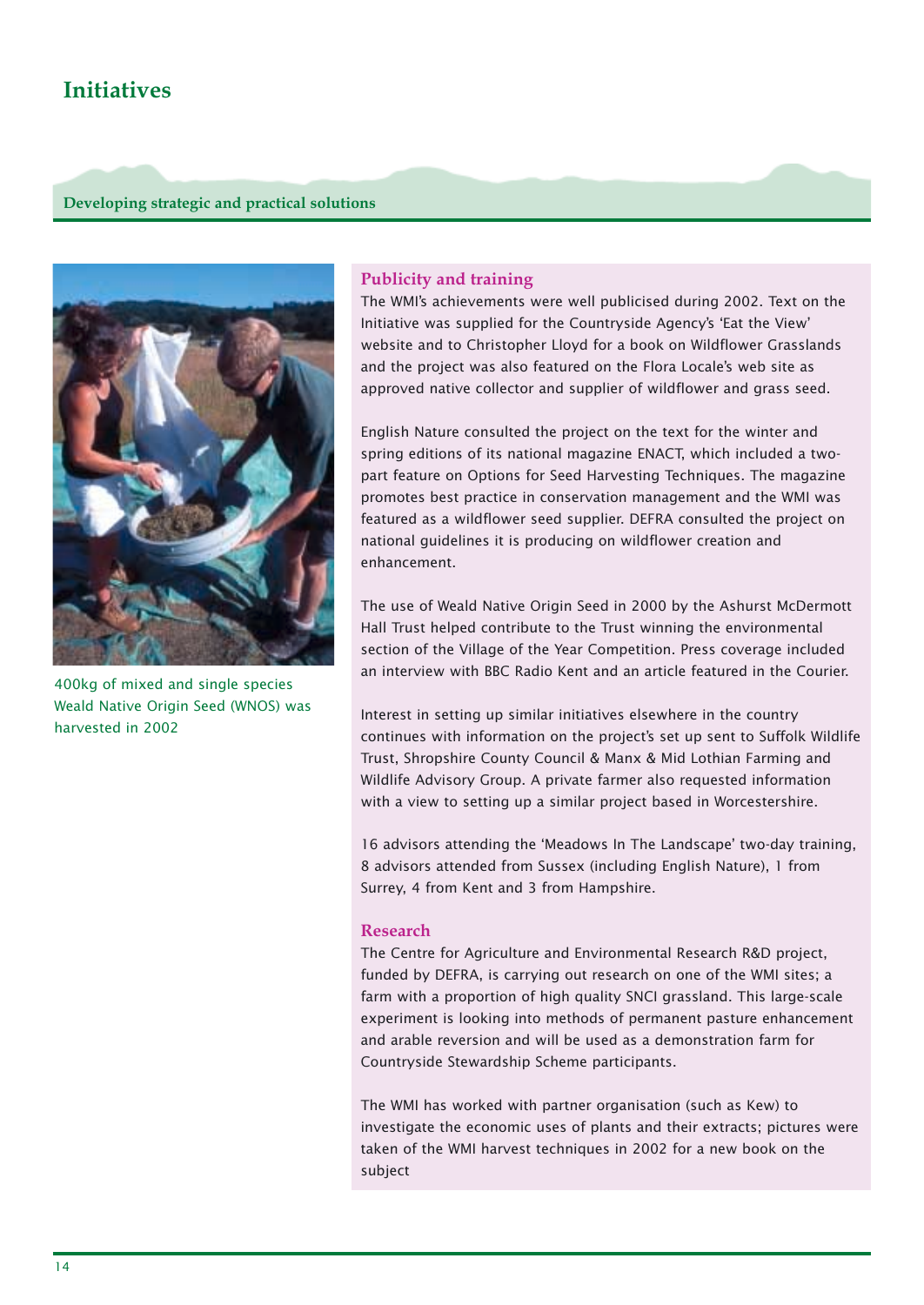# **Weald Heathland Initiative**

Action for open and wooded heaths, for now and for the future

### **Management advice and support**

The second year of the Weald Heathland Initiative saw a significant amount of practical heathland management and restoration work being undertaken on the 15 sites where HLF management agreements have been negotiated. The WHI submitted 5 Countryside Stewardship Scheme (CSS) applications with accompanying management plans to DEFRA in May 2002, all of which were successful. Two heathland agreements were also renewed under the Scheme. A further 19 sites requested and were given project officer support. Liaison with Forest Enterprise has resulted in a programme of heathland work that will be built into Forest Design Plans and used as a basis for future funding bids.

### **Events and demonstration days**

The Weald Heathland Initiative partnership ran 16 events and training courses in 2002-2003. Two hundred and fifty-two children and adults participated in heathland events or presentations. An estimated 5298 people were reached by leaflet or through a WHI presence at larger events.

Over 1077 volunteer days contributed to practical heathland management on the project sites. This figure exceeded the project's target of 825 person-days for 2002.

28 contractors, countryside project/service staff and landowners attended a Mini Baler Demonstration on Southborough Common in October and staff from Forest Enterprise and other land management organisations attended a Forest mulcher demonstration at Leith Hill in Surrey

### **Monitoring and research**

Fixed-point photographic monitoring on all the project's sites was undertaken during the year. An ecological monitoring report, which sets targets against which the progress of the management work can be measured, was also completed. Monitoring of a sample of six selected sites against these targets was completed in November 2002.

In addition to the project's ecological monitoring, a final-year student from John Moores University, undertook the first detailed GIS vegetation survey of Chailey Common and a researcher was employed to undertake historical mapping of heathland in the project area. The WHI map data together with the heathland inventories and the existing Ashdown Forest data provide a more accurate picture of the present heathland resource in the Weald.

### **Weald Heathland Initiative sites being grant-aided by the Heritage Lottery Fund**

Ashdown Forest Bakers Common Buchan Country Park Chailey Common Cinderhill & Brenchley Crowborough Beacon Forrester's Cottage Isenhurst Estate Limekiln Woods Old Lodge Reserve Pembury Heath St. Leonard's Forest Southborough Common Tilgate Forest Tilgate Forest Lodge

| <b>Activity</b>                          | <b>Achieved</b> |  |
|------------------------------------------|-----------------|--|
| Boardwalk (m)                            | 25 <sub>m</sub> |  |
| Bracken mowing (ha)                      | 167 ha          |  |
| Bracken spraying (ha)                    | 30 ha           |  |
| Bulldozing / Scraping (ha)               | 4 ha            |  |
| Fencing (m)                              | 718 m           |  |
| Firebreak mowing/widening $(m)$ 21,550 m |                 |  |
| Grazing (ha)                             | 557 ha          |  |
| Path improvement (m)                     | 1475 m          |  |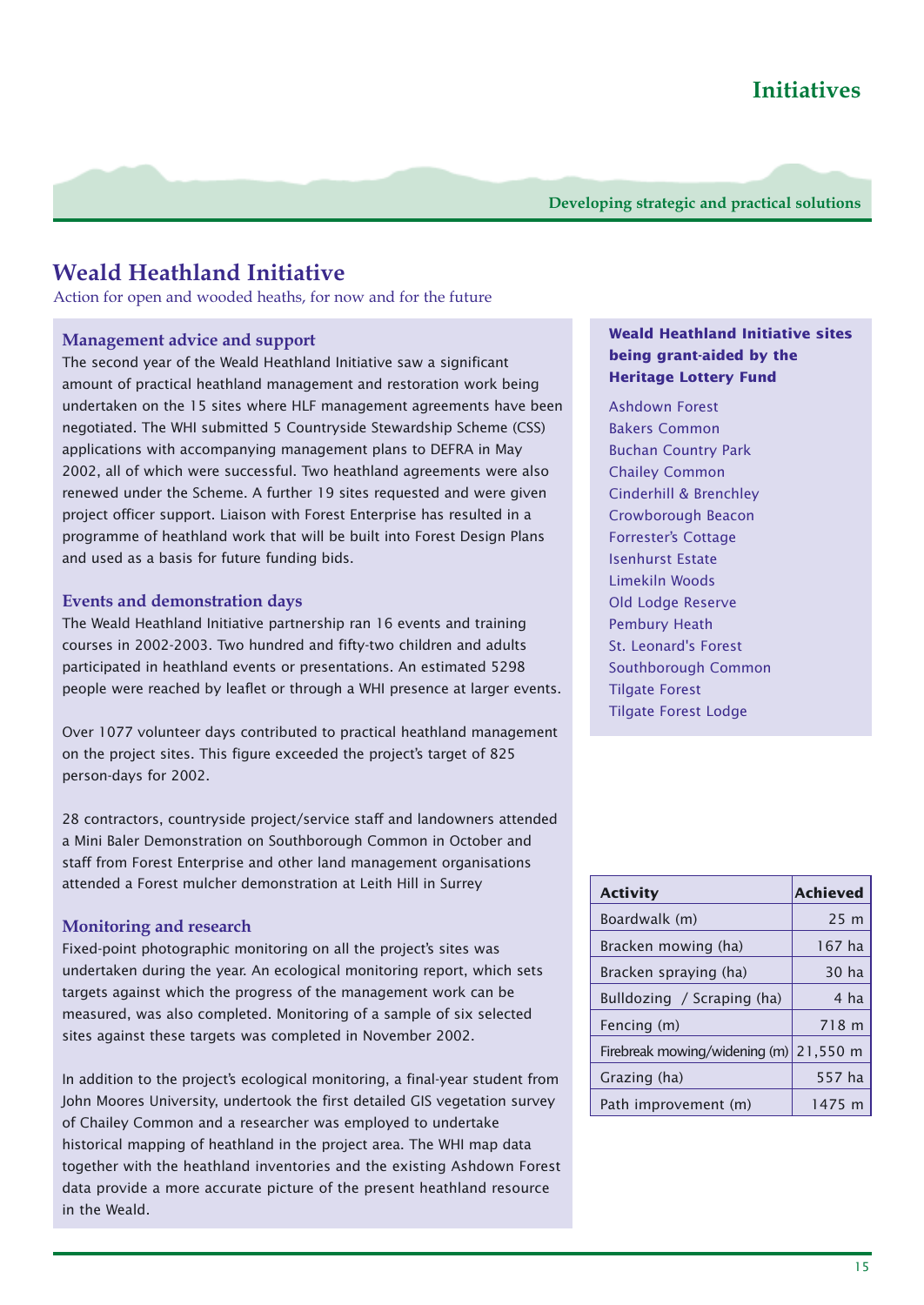### **Resources**

**Securing financial support to deliver the High Weald AONB business strategy** 



The Woodland Enterprise Centre, where the Unit's new office is located



## **AONB Unit staff resource**

A number of staff changes took place; Janina Holubecki, Information and Interpretation Officer, and Yvonne Riedel, Consultation Officer (to support the Management Planning process) joined the team in April 2002, whilst Ian Spindley, Communications Officer and Richard Clarke, AONB Officer (job share) moved on to new jobs in Wales and Wiltshire respectively. As the AONB job share post remained vacant throughout 2002, the Unit's core resource was 4.5 Full time equivalent (F.T.E.) rather than 5 F.T.E. for most of 2002.

# **New office**

The Woodland Enterprise Centre became the Unit's new home in December 2002. The Centre, built by Woodland Enterprises Limited, a partnership between East Sussex County Council and a number of local timber related businesses, demonstrates how local hardwood, small dimension chestnut, can be used in building construction, and how such a building can be heated with local wood as fuel. A significant amount of Unit time was used in setting up and managing the IT, phone and removal contracts required for the relocation and developing the health and safety systems needed for the new building.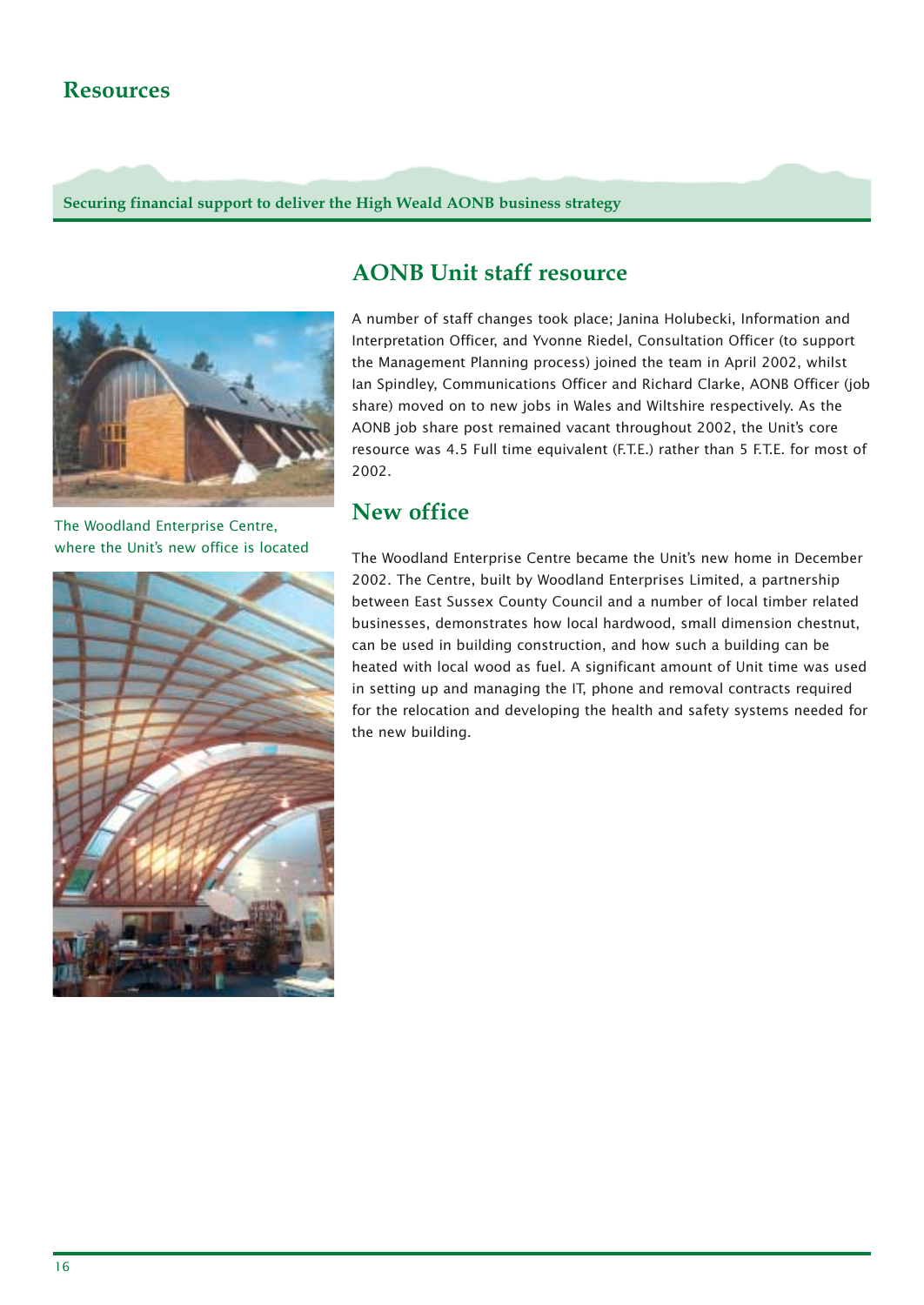# **Financial summary**

**1st April 2002 to 31st March 2003**

# **Project activity**

### **AONB Management Plan**

A total of £107,087 was spent on the management plan, with 75% of the funding coming from the Countryside Agency and the remainder from local authorities.

### **High Weald Governance Structure**

A total of £7,430 was spent on consultants to consider options for a new governance structure in the area. The work was 100% funded by the Countryside Agency.

The following projects were developed and managed by the High Weald AONB.

#### **Weald Meadows Initiative**

A total of £21,284 was spent on the Weald Meadows Initiative between April and December 2002 with support from the Countryside Agency, English Nature and Wealden District Council. Since January 2003 a new, 3-year funding package has been in place as follows:

• DEFRA - Rural Enterprise Scheme

- Heritage Lottery Fund Your Heritage The Countryside Agency
- Dennis Curry Charitable Trust
- The Rausing Charitable Trust
- English Nature Sussex and Surrey

£5,461 was spent between January – March 2003

### **Weald Heathland Initiative**

A total of £233,421 (excluding volunteers)\* was spent under the Weald Heathland Initiative (February 2001 to February 2002). The following bodies contributed funding towards heathland activity in the High Weald AONB during 2002-2003 with £138,285\* provided as a grant from the Heritage Lottery Fund.

- Heritage Lottery Fund
- English Nature
- Countryside Agency
- East Sussex County Council
- West Sussex County Council
- Kent High Weald Project

\* Subject to HLF approval.

# **Carry Forward**

- Ashdown Forest Conservators
- DEFRA
- RSPB
- Hastings Borough Council
- Heathland landowners and managers of the sites listed on page 15.

# **Core activity**

| <b>Expenditure</b>        |         |
|---------------------------|---------|
| Employee costs            | 152,564 |
| Office costs              | 32,321  |
| ESCC employment overheads | 22,300  |
| Joint Advisory Committee  | 10.009  |
| Minor works               | 23,055  |
| <b>Total</b>              | 240.249 |

| Income             |         |
|--------------------|---------|
| Countryside Agency | 163,369 |
| East Sussex CC     | 17,879  |
| Kent CC            | 10,435  |
| West Sussex CC     | 7,649   |
| Surrey CC          | 2,295   |
| Wealden DC         | 5,703   |
| Rother DC          | 5,703   |
| Mid Sussex DC      | 4,413   |
| Tunbridge Wells BC | 5,315   |
| Horsham DC         | 3,795   |
| Sevenoaks DC       | 2,950   |
| Ashford BC         | 765     |
| Hastings BC        | 1,234   |
| Tandridge BC       | 1,639   |
| Other              | 7,105   |
| Total              | 240,249 |

Office costs included rent, rates, electricity, water, office equipment, stationery, photocopying, postage and telephones.

Minor works included conference expenditure, consultant costs, printing and distribution costs and other promotional expenses.

Support services of £42,127 were provided in kind by ESCC.

The local authority contributions reflect the balance of their land area within the AONB.

Project income in advance includes income from the sales of the High Weald Landscape Trail guidebook. This income is being held to fund future reprints and development of the Trail. Other upfront income includes contributions from local authority partners for promotional activity 2001-2004 and the Management Plan.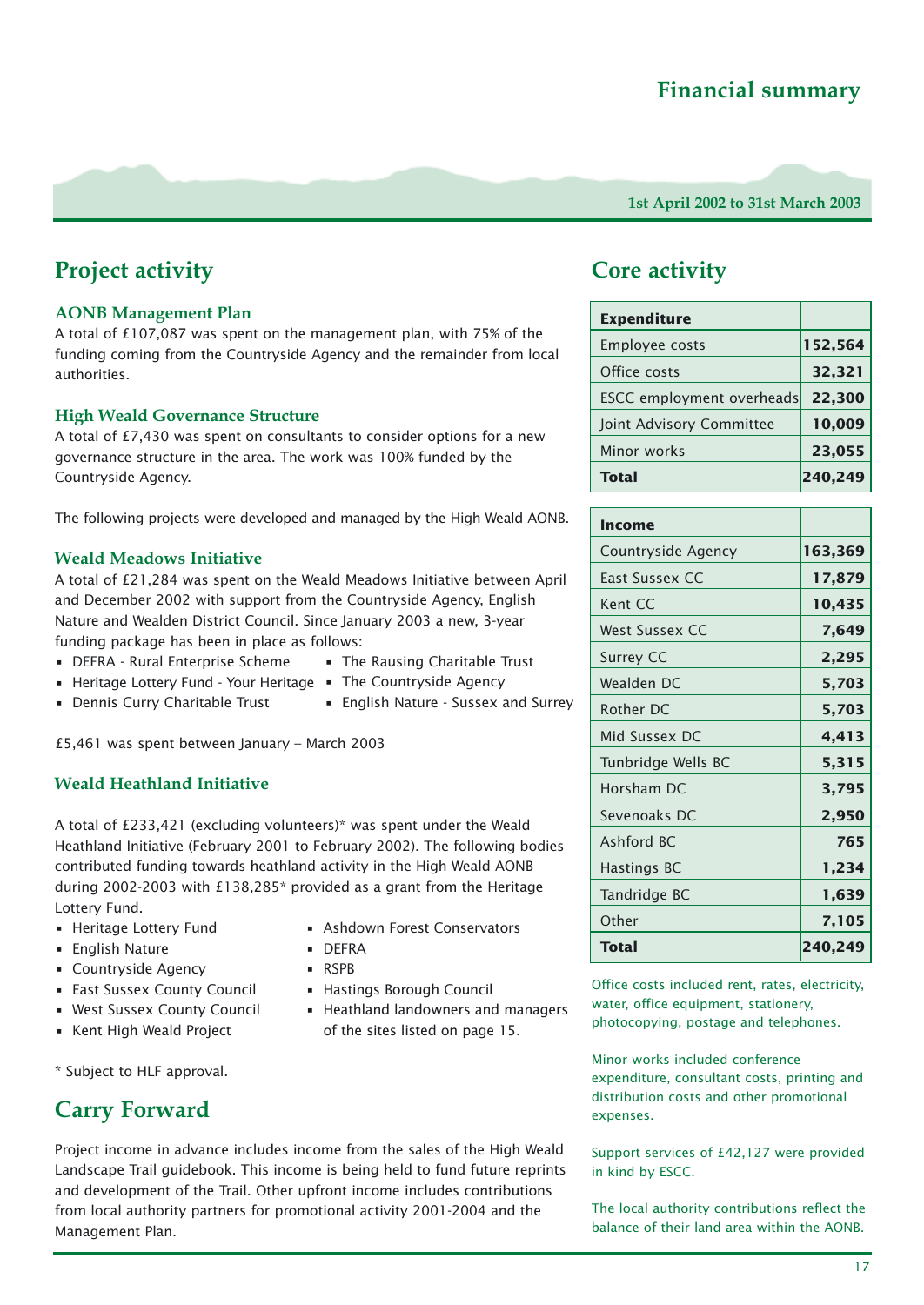# **High Weald AONB Joint Advisory Committee**

**Working together to care for a nationally valued landscape**

# **Membership of the Joint Advisory Committee and Steering Group Officers**

As at 31st March 2003

| Chair - Councillor Mrs E. Kitchen<br>Vice-chairs - Councillor Tom Veitch (until summer 2002)<br>& Councillor Mrs P. Stockwell |
|-------------------------------------------------------------------------------------------------------------------------------|
| OSG Chair - Mr Graeme Kerr (until early 2003) & Ms Lisa Creaye-Griffin                                                        |
| <b>East Sussex County Council</b>                                                                                             |
| <b>Councillor R. Tidy &amp; Mr Simon Hickmott</b>                                                                             |
| <b>West Sussex County Council</b>                                                                                             |
| <b>Councillor Ms A. Chapman &amp; Ms Lisa Creaye-Griffin</b>                                                                  |
| <b>Kent County Council</b>                                                                                                    |
| Councillor T. Veitch (until summer 2002) & Councillor Mrs P. Stockwell                                                        |
| Mr Tony Atkinson (until summer 2002) & Ms Val Hyland                                                                          |
| <b>Surrey County Council</b>                                                                                                  |
| <b>Councillor Mrs E. Sampson &amp; Ms Katherine Harrison</b>                                                                  |
| <b>Wealden District Council</b>                                                                                               |
| Councillor Mrs S. Tidy & Mr David Phillips                                                                                    |
| <b>Rother District Council</b>                                                                                                |
| <b>Councillor B. Kentfield</b>                                                                                                |
| Mr Les Robinson (until spring 2003) & Mr Frank Rallings                                                                       |
| <b>Hastings Borough Council</b>                                                                                               |
| <b>Councillor Ms D. Kent (until summer 2002)</b>                                                                              |
| Mr Paul Lewis & Mr Murray Davidson                                                                                            |
| <b>Mid Sussex District Council</b>                                                                                            |
| <b>Clir A MacNaughton</b>                                                                                                     |
| Mr Ian Burton; Ms Alma Howell                                                                                                 |
| <b>Horsham District Council</b>                                                                                               |
| <b>Councillor Mrs E. Kitchen</b>                                                                                              |
| Ms Louise Gibbons                                                                                                             |
| <b>Crawley Borough Council</b>                                                                                                |
| No member representative & Mr Aidan Booth                                                                                     |
| <b>Tunbridge Wells Borough Council</b>                                                                                        |
| Councillor T. Veitch (until summer 2002) & Councillor R. Bullock                                                              |
| Ms Gill Harris                                                                                                                |
| <b>Sevenoaks District Council</b>                                                                                             |
| <b>Councillor M. Whitehouse</b>                                                                                               |
| Mr Dennis Stevenson (until summer 2002) & Mrs Maggie Williams                                                                 |
| <b>Ashford Borough Council</b>                                                                                                |
| Councillor J. Kemp MBE (until summer 2002) & Councillor M. Gray                                                               |
| Mr Richard Alderton & Ms Kerry Culbert                                                                                        |
| <b>Tonbridge &amp; Malling District Council</b>                                                                               |
| No member representative & Mr Phil Linskey                                                                                    |
| <b>Tandridge District Council</b>                                                                                             |
| Councillor Mrs J. Maylam (until summer 2002) & Councillor M. Sydney                                                           |
| Ms Zoe Legg (until summer 2002) & Mr Paul Newdick                                                                             |
|                                                                                                                               |

### **JAC Co-optees**

### **Nature Conservation**

Mr K. Hewitt, English Nature

### **Recreation/Leisure**

Mr B. Jupp, Ramblers' Association, Sussex (until spring 2003)

### **Community/Economy**

Mr J. Leggett, Sussex Rural Community Council

### **Landowners**

Mr Rupert Ashby, Country Land and Business Association

### **Farming**

Mr J. Siggs, National Farmers Unio

**Contact** 

Clerk to the High Weald AONB Joint Advisory Committee County Hall Chichester West Sussex PO19 1RQ Tel:01243 777642 Fax: 01243 777848 Email: penny.murray@westsussex.gov.uk Website: www.highweald.org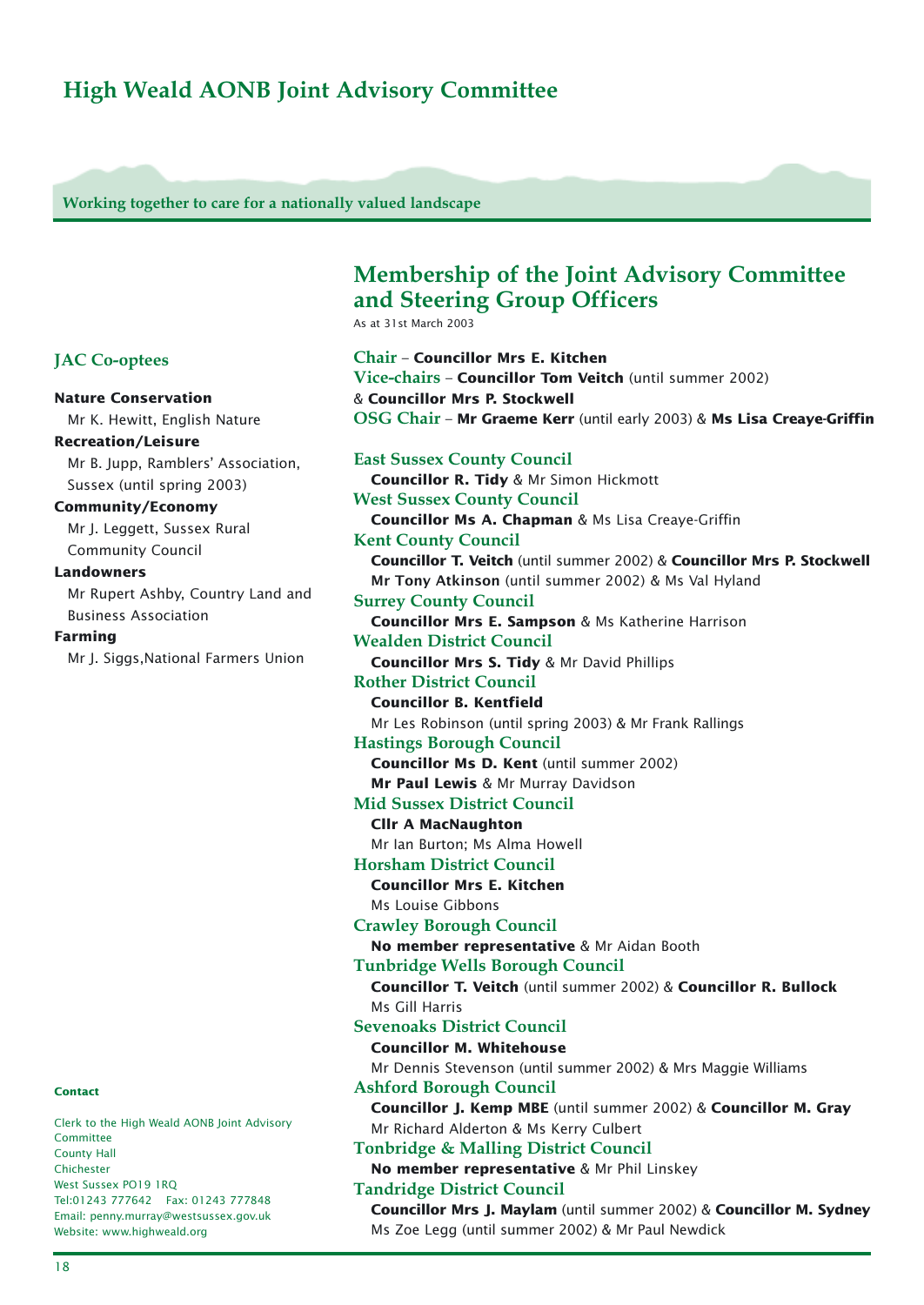# **High Weald AONB Joint Advisory Committee**

**Working together to care for a nationally valued landscape**

# **Terms of reference**

- The JAC, advised by an Officers Steering Group, directs the AONB Unit's work. The JAC chair and vice-chair are elected for two years.
- It is composed of an officer from the Countryside Agency, councillors from 13 local authorities who fund AONB work, and five representatives co-opted from Forum member organisations to represent community, recreation, nature conservation, farming and forestry interests.
- Each local authority may choose to be represented by an officer or anyone else whom it feels appropriate, rather than a councillor, and is entitled to send a deputy. Non-funding authorities may be invited to attend as observers with no entitlement to vote.
- Each member has one vote, although co-opted members cannot vote on the annual budget. The chair has a casting vote. A meeting shall be considered quorate if there are at least seven members present, no fewer than five of which are from local authorities.
- It was established by the Forum in 1996. It has no executive role and is not bound by formal local government rules on membership, political balance, and access to the public etc. Constituent organisations may draw up any set of rules, but there is no clear mechanism for changing or interpreting rules.
- The JAC's main purpose is to advise and quide constituent authorities and other agencies about the achievement of AONB objectives. These were agreed by the Forum in 1996, namely to:
	- i) Conserve its natural beauty
	- ii) Promote its unique identity, recognising and respecting the individual landscape character and habitats of local areas in the implementation of planning and management policies
	- iii) Ensure that development is appropriate and soundly based on the principles of sustainability.
- Encourage, where appropriate, quiet enjoyment of it.

# **Forum organizations and their representatives**

### **High Weald AONB President – The Rt Hon. Sir Geoffrey Johnson Smith** Government Office for South East – Ms S Element; South East England Development Agency – Ms V Carter; English Heritage – Mr P Kendall and Mr P Roberts; Sport England – Mr J Wilkinson; South East England Tourism Board – Mr F Cubbage; DEFRA – Mr P Owens; National Farmers' Union – Mr S Leavey; Farming and Wildlife Advisory Group –Miss A Harper; Kent Rural Community Council – Mr C Davies; National Trust – Ms S Forster & Ms M Morgan; CPRE – Mr P Mumford (Sussex) & Mr H Barton (Kent); Ramblers' Association – Mrs J Bomber (Kent) and Mr G Butler (Surrey); Wildlife Trusts –Mrs E Hayes (Sussex), Mr J Bennett (Kent) and Mrs J Barton (Surrey); Sussex Association of Local Councils – Mrs C Swan; Southern Water – Mr P Hughes; Federation of Amenity Societies – Mr C Harris (Sussex); Ashdown Forest Conservators – Brigadier M Constantine (until spring 2002) and Dr H Prendergast; Uckfield/Crowborough Bridleways – Mrs J Bramwell; Wakehurst Place – Mr D Hardman; Environment Agency – Ms B Buckley (Kent) & Mr P Midgeley (Sussex); East Grinstead Town Council - Councillor A Brock (until early 2003) & Councillor M Collins; Forestry Commission – Mr A Betts; English Nature – Dr C Edwards (Sussex) & Mr Simon Richardson (Kent); West Sussex County Council – Councillor H Smith